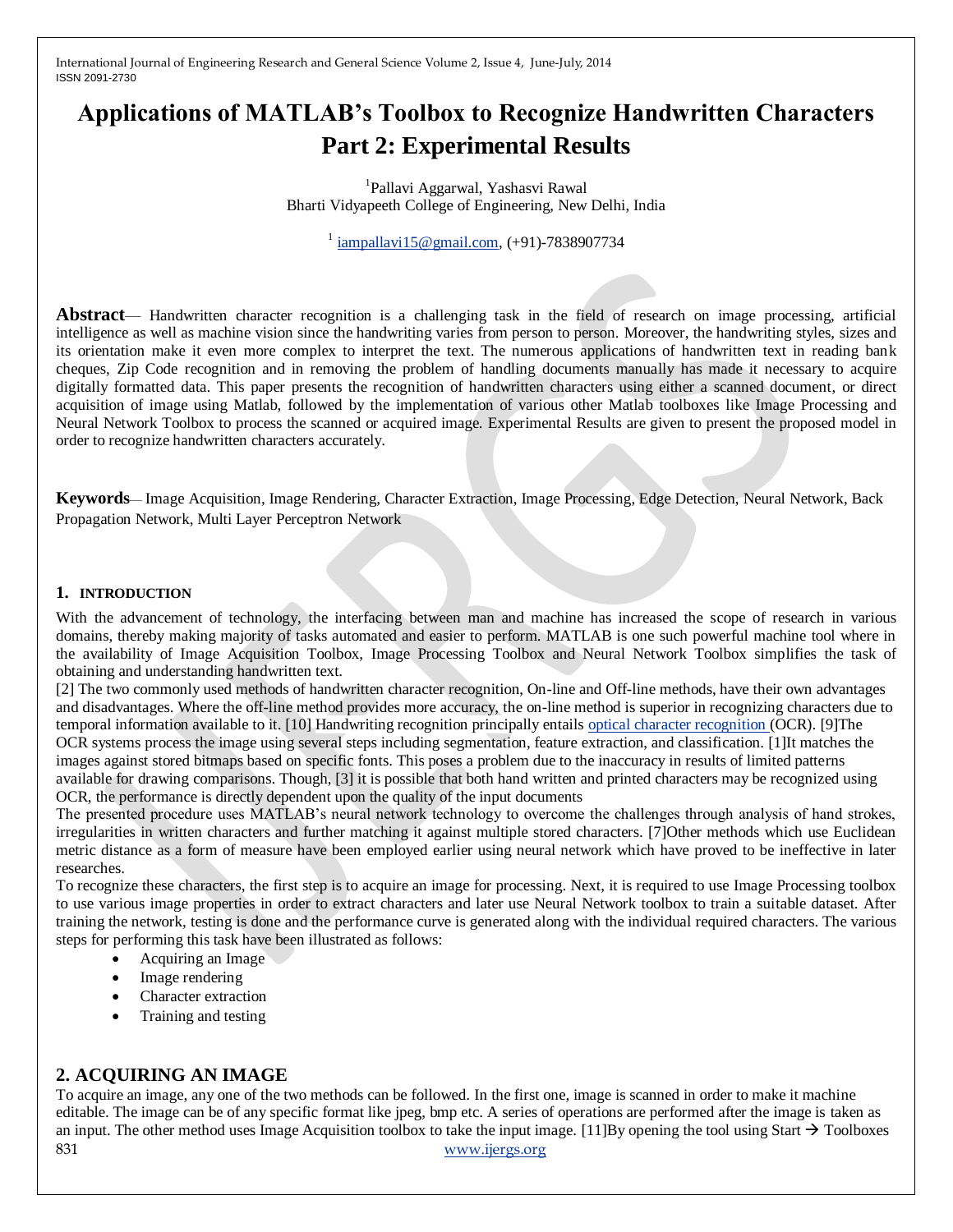$\rightarrow$  More  $\rightarrow$  Image Acquisition  $\rightarrow$  Tool from Matlab window, one can directly set image acquisition parameter and preview the image acquired. This can later be exported as Image Data to Matlab for further operations.

# **3. IMAGE RENDERING**

 After the image is acquired, Image processing toolbox comes into play. Image is first converted into a greyscale image. The purpose of converting an RGB image into greyscale is due to the fact that it eliminates the hue and saturation information and retains the needed luminance.

The greyscale image is further processed into a binary image which replaces all pixels in the input image with luminance greater than level with the value 1 (white) and replaces all other pixels with the value 0 (black).

This follows the usage of edge detection to find the edges in the image. [13] It finds the places in the image where there is a rapid change in intensity, by following one of the two given definitions:

- Looks for the intensity change at the first derivative, having larger magnitude than some other threshold
- Looks for intensity change at second derivative having a zero crossing. It gives a number of derivative estimators, and using these estimators; operational sensitivity related to horizontal edges, vertical edges or even both can be possibly specified. If the edges are found, the binary image is returned with 1's else 0's. After detecting the edges, it is necessary to use morphology for dilating and filling the image which defines the region to fill by selecting the required points.



 **Fig1: Block Diagram to represent Image Rendering**

# **4. CHARACTER EXTRACTION**

The image is then sent through connectivity test in order to check for the maximum connected components and the properties of each component, which is in the form of a box. After locating the box, the individual characters are then cropped into different sub images that is the raw data for the following feature extraction routine. The size of the sub-images is not fixed since they are exposed to noises which will affect the cropping process to vary from one to another. This will causing the input of the network become non- standard and hence, prohibit the data from feeding through the network. To avoid this, the sub-images have to be resized and then by finding the average value in each 10 by 10 blocks, the inputs for the network can be determined.

By this, extraction of the character is possible and could be passed to another stage for future classification and training purpose of the neural network.

# **5. TRAINING AND TESTING A NETWORK**

Next, we create a training vector for the neural network in order to match the input accepted by the neural network function. The steps performed in creating and training the neural network has been illustrated below:

Type nntool in Matlab. A dialog box appears where in we are required to Import the Inputs and Targets from the MATLAB workspace. After importing, the created network appears in the network list. Open the network and select training tab. Here, we can choose the training parameters and data (inputs and targets) and finally click on Train option to train the network. I used feed forward back propagation neural network. In other words, [4] implementation based on Multi- Layer Perceptron Network (MLPN) trained with back propagation was done. [6] Other complex training methods employing Error Back Propagation Algorithm have been used earlier. There were two hidden layers used with TANSIG (tan-sigmoid) function. Further, experimental results in the next section illustrate the steps performed.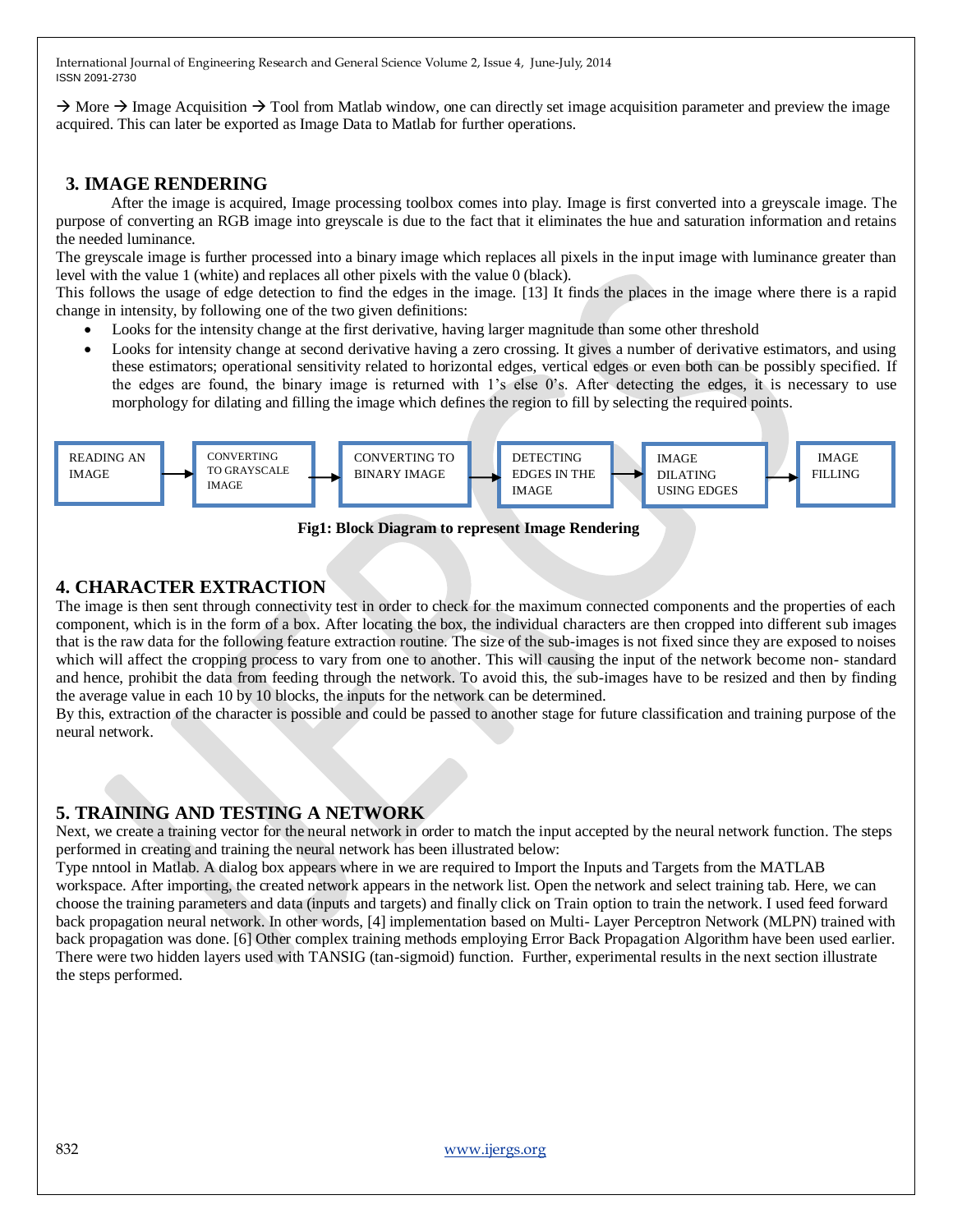| Layer<br>Input                                                                                   | Layer                                         | <b>Dutput</b> |
|--------------------------------------------------------------------------------------------------|-----------------------------------------------|---------------|
|                                                                                                  |                                               |               |
| <b>Algorithmy</b>                                                                                |                                               |               |
| Trainings<br>Performance:<br>Mean Squared Emar Chroni<br>Data Divisions<br>Randon Villabilitandi | Levenberg-Marquardt: Hosining                 |               |
| Progress                                                                                         |                                               |               |
| Epochi<br>10                                                                                     | 3 Keratkins                                   | 1000          |
| Timer:                                                                                           | 0:00:04                                       |               |
| <b>Performance:</b><br>1.00                                                                      | 0.000291                                      | 0.00100       |
| Gradent:<br>1.00                                                                                 | 0.00653                                       | $1.00 + 10$   |
| West.<br>0.00100                                                                                 | 1.00e-06                                      | $1.00 + 10$   |
| Walidatory Checks<br>D.                                                                          | o                                             | н             |
| Phota                                                                                            |                                               |               |
| trician fume<br>Performance                                                                      |                                               |               |
| Training State<br><b>GAIN HOUSE</b>                                                              |                                               |               |
| Regression<br><b>University</b>                                                                  |                                               |               |
|                                                                                                  |                                               |               |
| Pict Interval                                                                                    | dissportance or propriet the propriety of the | 1 epochs      |
|                                                                                                  |                                               |               |

**Fig2: Neural network training tool [1]**

#### **5.1 ABOUT NEURAL NETWORK**

As the name suggests, Neural is related to neurons, which are an important part of biological nervous system. Like [5] human nervous system processes the information it receives from nerves, in a similar way, this Artificial Network processes information to solve specific problems. Every neural network comprises of interconnected neurons which is trained or configured for a specific application. This is used in various field of study like pattern recognition, data classification and so forth to analysis a problem and adjust its parameters accordingly.

The need of neural network can be realized by comparing it with the use of conventional computers which requires an algorithm to solve a specific problem. Unlike computers, neural networks follow parallel processing architecture thereby resulting in maximum efficiency. Moreover, there are multiple network types like Perceptron, feed forward, feedback networks which present a variable ways to associate input with the output.

Neural network is not just confined to MATLAB but also suitable for real time systems. It also contributes to research in medicine such as neurology to study brain mechanism in detail. The scope of neural network is not just limited to be used alone. [8] It can be used in solving Zip Code Recognition problem. It can be integrated with other important related subjects like Fuzzy logic and Artificial Intelligence for faster response and computations.



**Fig3: Neural Network Architecture [12]**

833 [www.ijergs.org](http://www.ijergs.org/)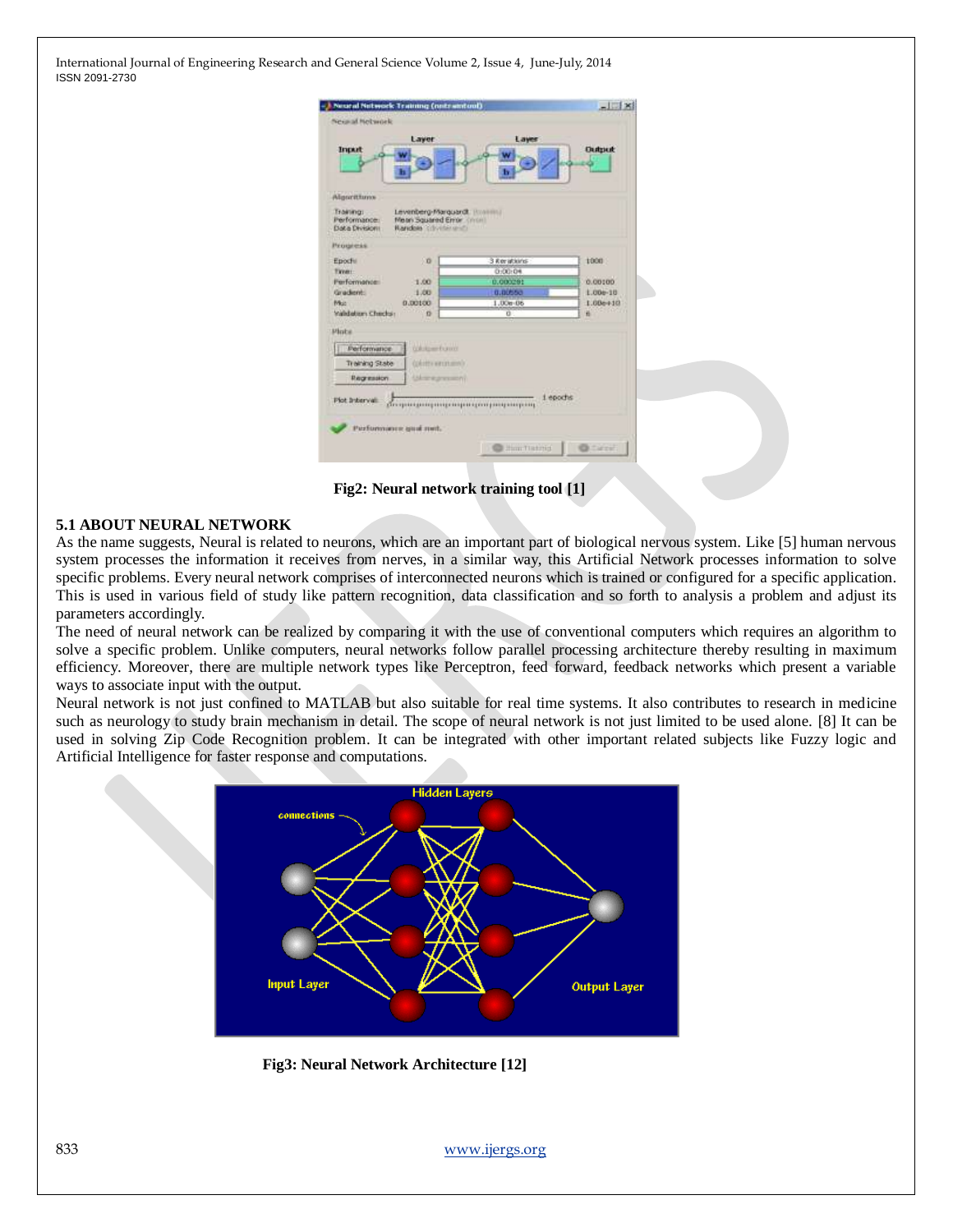# **PART 2: EXPERIMENTAL RESULTS**

abodefghi 1 k l m n op q r  $\mathfrak{s}$  tu v  $\mathfrak{u}$  x y  $\boldsymbol{z}$ 

**Fig 4: Reading an image Fig 5: Binary image** 



**Fig 6: Character Location using Edge Detection Fig 7: Image Dilation Fig 7: Image Dilation** 





**Fig 10: Character extraction on input image Fig 11: Extracted Characters' Blocks**

abedefghi 1 k l m n op q r  $\mathfrak{s}$  t u v m x y  $\boldsymbol{z}$ 

obedefght K I munepqr W V NN & V Z



**Fig 8: Image Filling Theory is a strategies of the Fig 9: Character Extraction on binary image** 



834 [www.ijergs.org](http://www.ijergs.org/)